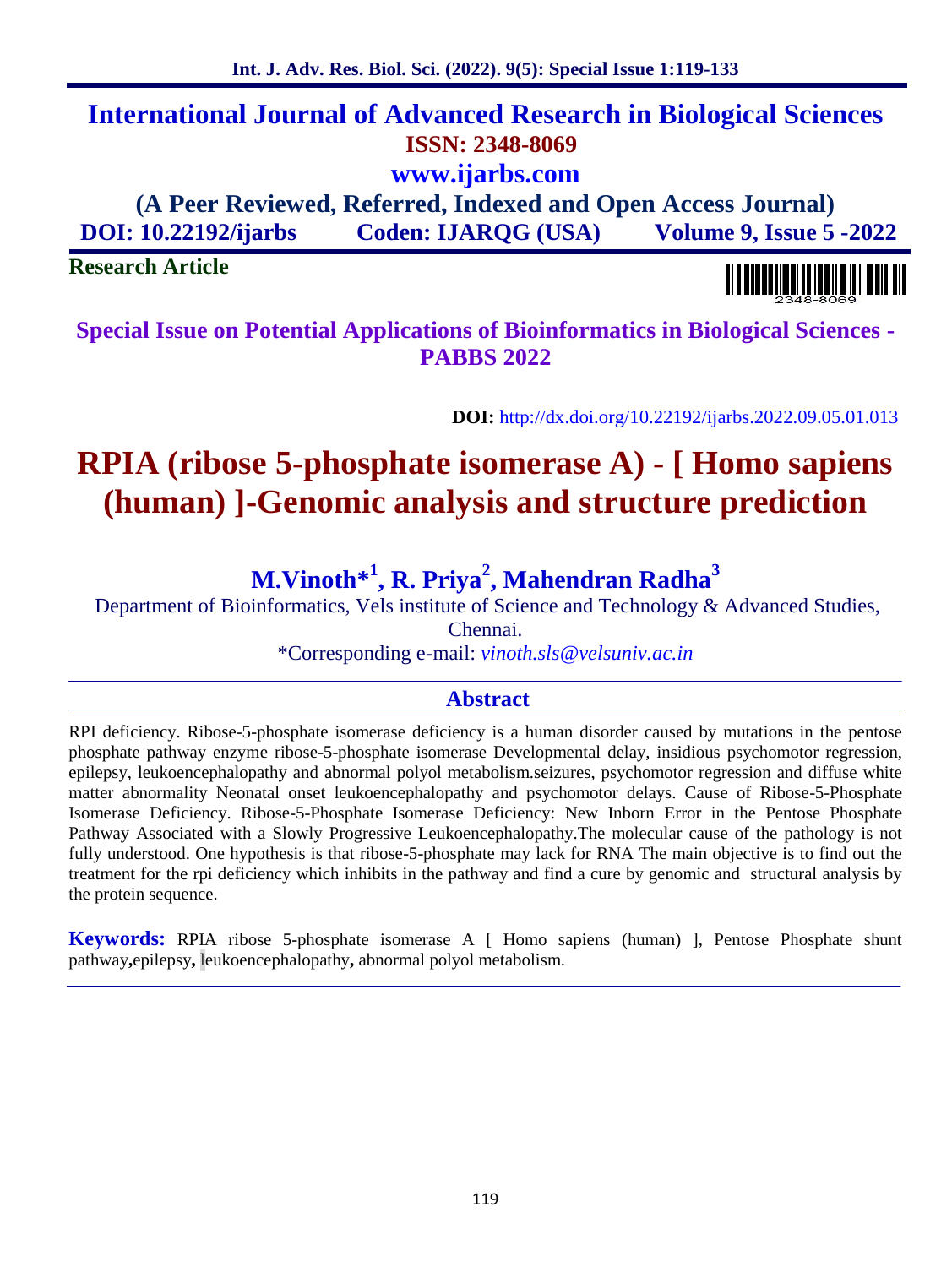# **1. Introduction**

Ribose-5-phosphate isomerase deficiency, a disorder of the pentose phosphate shunt, was described in 1999. There are 2 previously reported cases of ribose-5-phosphate isomerase deficiency. Here, we describe the clinical course, diagnostic odyssey, and molecular findings in the third case of ribose-5-phosphate isomerase

EC. 5.3.1.6) and pathogenicity of the variants. Measurement of urine polyols should be considered in cases of early-onset white-matter  $disease<sup>1</sup>$ 

We report on a subject with RPIA associated progressive leukoencephalopathy with elevated deficiency to further delineate the syndrome. Whole-exome sequencing demonstrated 2 mutations in the ribose-5-phosphate isomerase gene, RPIA, in a child with neonatal onset leukoencephalopathy and psychomotor delays. polyols were elevated confirming deficiency of ribose-5-phosphate isomerase (RPI,

urine arabitol and ribitol levels and a novel missense variant  $c.770T > C$  p.(Ile257Thr) in exon 8 of RPIA. We also compare the phenotypes of all the four subjects. Our report confirms the phenotype and the genetic cause of this condition<sup>2</sup>

|                                          |                            | RPIA ribose 5-phosphate isomerase A [Homo sapiens (human) ]                    |                |                                                                                          |  |
|------------------------------------------|----------------------------|--------------------------------------------------------------------------------|----------------|------------------------------------------------------------------------------------------|--|
|                                          |                            |                                                                                |                | Gene ID: 22934, updated on 2-Mar-2021 Official Full Name ribose 5-phosphate isomerase. A |  |
| Gene type                                |                            |                                                                                |                |                                                                                          |  |
| protein coding. Organism : Homo sapiens. |                            |                                                                                |                |                                                                                          |  |
|                                          |                            |                                                                                |                | Lineage : Eukaryota; Metazoa; Chordata; Craniata; Vertebrata; Euteleostomi; Mammalia;    |  |
|                                          |                            | Eutheria; Euarchontoglires; Primates; Haplorrhini; Catarrhini; Hominidae; Homo |                |                                                                                          |  |
| Location:2p11.2                          |                            |                                                                                |                |                                                                                          |  |
| Exon count: 9                            |                            |                                                                                |                |                                                                                          |  |
| Annotation<br>release                    | <b>Status</b>              | Assembly                                                                       | Chr            | Location                                                                                 |  |
| 109.20210226                             | current                    | GRCh38.p13<br>$(GCF_000001405.39)$                                             | $\overline{2}$ | NC 000002.12<br>(8869167388750929)                                                       |  |
| 105.20201022                             | previous<br>assembly       | GRCh37.p13<br>$(GCF_000001405.25)$                                             | 2              | NC 000002.11<br>(8899119189050446)                                                       |  |
|                                          | 86627629                   | <b>Chromosome 2 -</b>                                                          |                | 68825207 ▶                                                                               |  |
|                                          | EIF2AK3-DI<br>100102724805 | <b>RPIA</b><br>1061058741556                                                   | ANK RO36BP2    | MIR4436A<br>MALLP2                                                                       |  |
| NC 000002.12                             |                            |                                                                                |                |                                                                                          |  |

### **Genetic information** :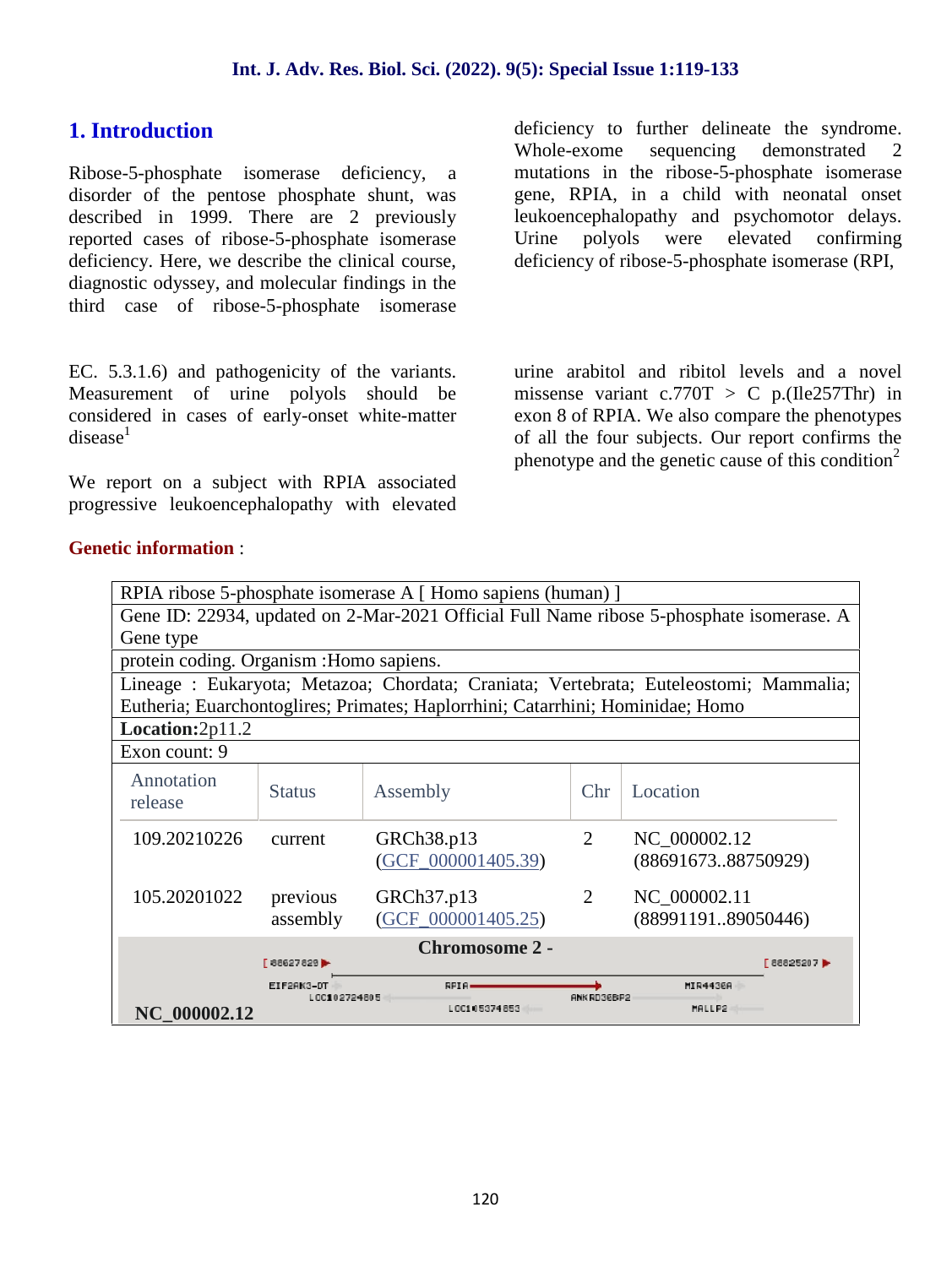# **Fig.1**

ÿ

# **Target Sequence:**

| Homo sapiens chromosome 2, GRCh38.p13 Primary Assembly                            |
|-----------------------------------------------------------------------------------|
| >NC_000002.12:88691673-88750929 Homo sapiens chromosome 2, GRCh38.p13 Primary     |
| Assembly                                                                          |
| AGCGGAGGCCGGAGCGAGGCGTCGGGATGCAGCGCCCCGGGCCCTTCAGCACCCTC                          |
| TACGGGCGGGTCTT                                                                    |
| GGCCCCGCTGCCCGGGAGGGCCGGGGCCGCGCCTCCGGCGGAGGAGGAACAGC                             |
| TGGGACCTCCCGGGT                                                                   |
| TCCCACGTGCGGCTGCCGGGGCGTGCACAGTCTGGGACCCGTGGCGGTGCTGCAA                           |
| CACAAGCACCAGCT                                                                    |
| GCGGGGACTCCAACAGCATCTGCCCGGCCCCCTCCACGATGTCCAAGGCCGAGGAG                          |
| GCCAAGAAGCTGGC                                                                    |
| GGGCCGCGCGCTGTGGAGAACCACGTGAGGGTGAGCACTTCGAAACGTGGGGCGC                           |
| GGGGCGCATGTCCT                                                                    |
| TGGCGTGATGGGCTACTGTTGCGCGTTGTGGGTGCTGCCGGGGCGCGCCTAGCTCCT                         |
| GGCAGGGCGGGAG                                                                     |
| CTGAGTGAGAGGGTAGAGGGTGTGCACTTTACCCGAGTTTAGACCCCTCTTCCCTGC                         |
| <b>TCCTTAAAGACCT</b>                                                              |
| TTTAGATGTGGAATCGGTTGGGGCGAATCTTCTAATACTTGAGCTTTCTAAAGACT                          |
| CCTTGTCCAGCTG                                                                     |
| GAACAGTTTGCAAAGTGGAGCCTGGTGCTGTCTGATGTTTGGAATGGGGGCTAGAG                          |
| <b>GCACTTGCCTTGTG</b>                                                             |
| GCCTCCTTATCAATAAATGGAAAATGGTGGGCTTTGGGGCTGCGGAGAGGTTTTCAT                         |
| <b>TTCTCTTTACTGA</b>                                                              |
| CCCGGAAGCCGGCGGAGAGTTGGTTTGCTAGTGCTTTGAAATTTCAGTCGAAGGAG                          |
| GTTCTGGGCTTGGT                                                                    |
|                                                                                   |
| <b>TTCCTTCTTTCCAT</b>                                                             |
| AGGGCTGGGTGGACTAAGTCTGGAGGATGCTGGTTTATTTTTTAAGGCGGGTCTGCA                         |
| GAGATGTTTAGCT                                                                     |
| GTTATTCAGTCAGGTCGTGGTCCCTACTTGTTTGTTAAGTGGCAGGTGTGGTGCTGTT                        |
| <b>AGTGGAGTTTTT</b>                                                               |
| TTAATCCAAGTGGTTTTGCTGTCACCAATCAAGTATCTTAATTATAATAAGGAAGCC                         |
| AAGTGGAGTATGT                                                                     |
| CTGCCCTGTGGTGTAGTTTCCTTGGTCTTATTGGCTTTTTATCTCTCGTTTCTACTTAT                       |
| TAGAAAGTGGT                                                                       |
| ATTAGAGTCTCTTTTCTTCTCCGATAATAGTTCTTTACATTTGTTAATGCTTTACAAA                        |
| <b>ATTATTTTGCTT</b>                                                               |
| AGATGATGTTGGATGAGCTTCACCACAGCCTGTTTGAGTGGGAGTGGACAATGTGGT<br><b>AACCTGTGGCTCA</b> |
|                                                                                   |
| Approved symbol-RPIA                                                              |
| Approved name -ribose 5-phosphate isomerase A<br>Chromosomal location 2p11.2      |
|                                                                                   |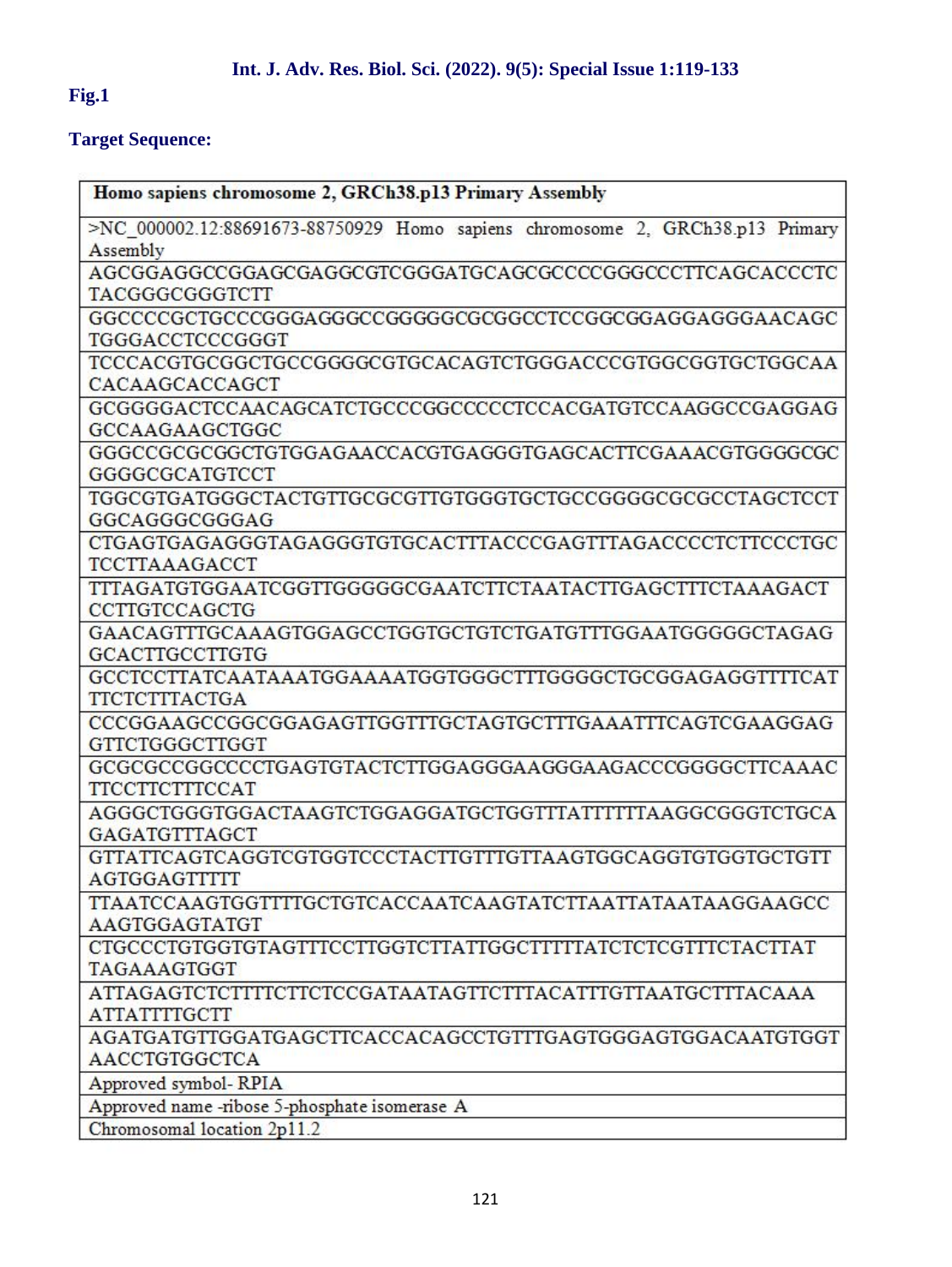# Fig.2

# **Protein Sequence:**

>sp|P49247|RPIA\_HUMAN Ribose-5-phosphate isomerase OS=Homo sapiens OX=9606 GN=RPIA PE=1  $SV=3$ 

MQRPGPFSTLYGRVLAPLPGRAGGAASGGGGNSWDLPGSHVRLPGRAQSGTRGGAGNTST SCGDSNSICPAPSTMSKAEEAKKLAGRAAVENHVRNNQVLGIGSGSTIVHAVQRIAERVK QENLNLVCIPTSFQARQLILQYGLTLSDLDRHPEIDLAIDGADEVDADLNLIKGGGGCLT QEKIVAGYASRFIVIADFRKDSKNLGDQWHKGIPIEVIPMAYVPVSRAVSQKFGGVVELR MAVNKAGPVVTDNGNFILDWKFDRVHKWSEVNTAIKMIPGVVDTGLFINMAERVYFGMQD **GSVNMREKPFC** 

# **2. Materials and Methods**

# **MATERIALS:**

# **NCBI:**

NCBI is database which is used to charged with creating automated systems for storing and analyzing knowledge about molecular biology, biochemistry, and genetics.NCBI is now a leading source for public biomedical databases, software tools for analyzing molecular and genomic data, and research in computational biology.

# **PUBCHEM:**

PUBCHEM is the database which is used to drug discovery and many aspects such as lead identification and optimization, compound-target profiling, polypharmacology studies and unknown chemical identity elucidation. **PubChem** has also become a valuable resource for developing secondary databases, informatics tools and web services.

# **UNIPROT**

UNIPROT also called as SWISSPROTIt provides an up-to-date, comprehensive body of **protein** information at a single site.It aids scientific discovery by collecting, interpreting and organising this information so that it is easy to access and use.

# **SWISSMODEL**

SWISSMODEL is the online web server dedicated to homology modeling of 3D protein structures. Homology modeling is currently the most accurate method to generate reliable three dimensional protein structure models and is routinely used in many practical applications.

# **CASTp**

CASTp can be used to study surface features and functional regions of proteins. CASTp includes a graphical user interface, flexible interactive visualization, as well as on-the-fly calculation for user uploaded structures

# **ProtParam**

ProtParam is a tool which allows the computation of various physical and chemical parameters for a given protein stored in Swiss-Prot or TrEMBL or for a user entered protein sequence. The computed parameters include the molecular weight, theoretical pI, amino acid composition, atomic composition, extinction coefficient, estimated half-life, instability index, aliphatic index and grand average of hydropathicity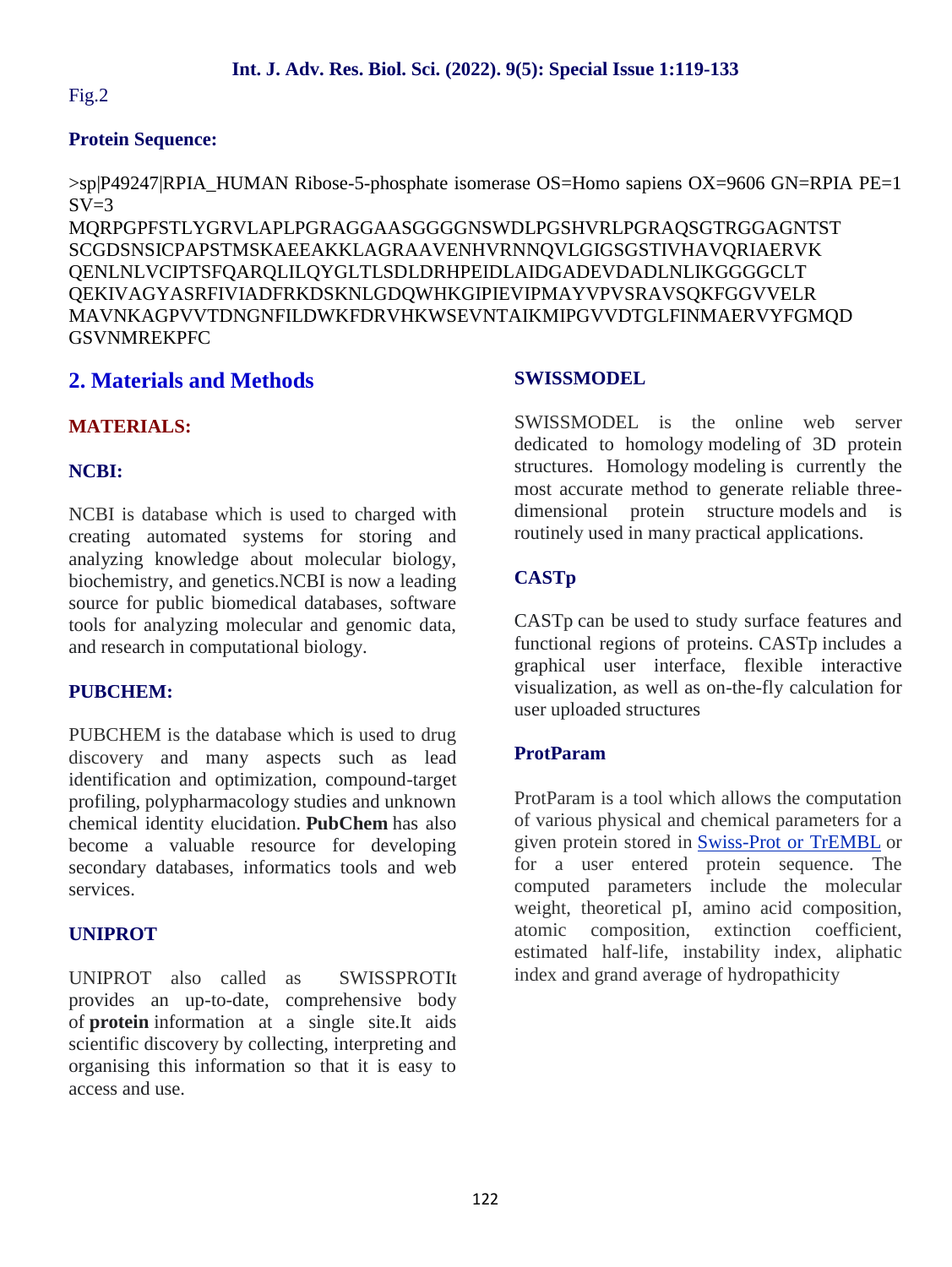# **GORIV**

Goriv is used for secondary structure prediction of protein sequence

# **COILS**

**Coils** is a program that compares a sequence to a database of known parallel two-stranded coiled coils and derives a similarity score. By comparing this score to the distribution of scores in globular and coiled-coil proteins, the program then calculates the probability that the sequence will adopt a coiled-coil conformation.

# **PROCHECK**

checks the stereochemical quality of a protein structure, producing a number of PostScript plots analysing its overall and residue-by-residue geometry.

# **Results and Discussion**

# **1. Primary sequence alignment:**

# **PROTPARAM:**

# **Expasy**<sup>®</sup>

#### ProtParam

#### User-provided sequence:

50 62 19<br>MORPGPFSTL YGRVLAPLPG RAGGAASGGG GNSWDLPGSH VRLPGRAOSG TRGGAGNTST 80  $90$ 100  $110$ 120  $70$ SCGDSNSICP APSTMSKAEE AKKLAGRAAV ENHVRNNOVL GIGSGSTIVH AVORIAERVK  $140$  $160$ 130 150 170 180 QENLNLVCIP TSFQARQLIL QYGLTLSDLD RHPEIDLAID GADEVDADLN LIKGGGGCLT  $210$ 240 230 230 240<br>QEKIVAGYAS RFIVIADFRK DSKNLGDQWH KGIPIEVIPM AYVPVSRAVS QKFGGVVELR  $270$  $260$ 280  $250$  $290$ MAVNKAGPVV TDNGNFILDW KFDRVHKWSE VNTAIKMIPG VVDTGLFINM AERVYFGMQD 310 GSVNMREKPF C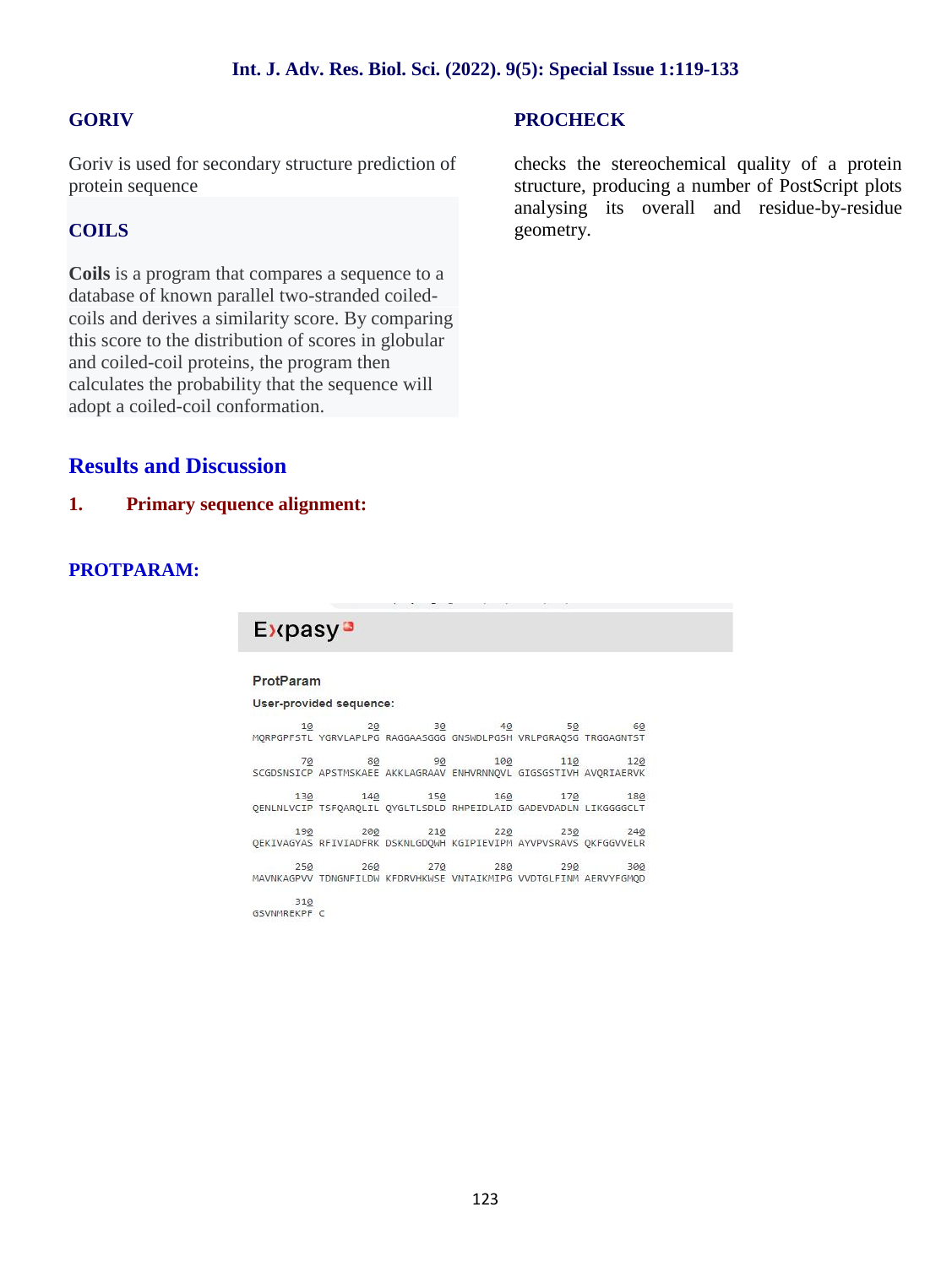**Fig.3**

| Number of amino acids: 311     |       |            |
|--------------------------------|-------|------------|
|                                |       |            |
| Molecular weight: 33268.94     |       |            |
| <b>Theoretical pI: 8.78</b>    |       |            |
|                                |       |            |
|                                |       | CSV format |
| <b>Amino acid composition:</b> |       |            |
| Ala $(A)$ 27                   | 8.7%  |            |
| Arg $(R)$ 19                   | 6.1%  |            |
| Asn $(N)$ 16                   | 5.1%  |            |
| Asp $(D)$ 17                   | 5.5%  |            |
| $Cys(C)$ 5                     | 1.6%  |            |
| Gln $(Q)$ 12                   | 3.9%  |            |
| Glu (E) 13                     | 4.2%  |            |
| $Gly(G)$ 37                    | 11.9% |            |
| His $(H)$ 6                    | 1.9%  |            |
| Ile (I) 19 6.1%                |       |            |
| Leu $(L)$ 22                   | 7.1%  |            |
| Lys $(K)$ 15                   | 4.8%  |            |
| Met $(M)$ 8                    | 2.6%  |            |
| Phe $(F)$ 10                   | 3.2%  |            |
| Pro $(P)$ 16                   | 5.1%  |            |
| Ser $(S)$ 21                   | 6.8%  |            |
| Thr $(T)$ 12                   | 3.9%  |            |
| $Trp(W)$ 4                     | 1.3%  |            |
| Tyr $(Y)$ 5                    | 1.6%  |            |
| Val (V) 27                     | 8.7%  |            |
| Pyl $(O)$ 0                    | 0.0%  |            |
| $Sec$ $(U)$<br>$\overline{0}$  | 0.0%  |            |
|                                |       |            |
| 0.0%<br>(B)<br>$\overline{0}$  |       |            |
| 0.0%<br>(Z)<br>$\overline{0}$  |       |            |
| (X)<br>$\overline{0}$<br>0.0%  |       |            |

**Total number of negatively charged residues (Asp + Glu):** 30 **Total number of positively charged residues (Arg + Lys):** 34

| <b>Atomic composition:</b>                             |      |
|--------------------------------------------------------|------|
|                                                        |      |
| Carbon<br>C                                            | 1458 |
| Hydrogen<br>H                                          | 2333 |
| Nitrogen<br>N                                          | 427  |
| Oxygen<br>$\left( \right)$                             | 438  |
| Sulfur<br>-S                                           | 13   |
|                                                        |      |
| <b>Formula:</b> $C_{1458}H_{2333}N_{427}O_{438}S_{13}$ |      |
| <b>Total number of atoms: 4669</b>                     |      |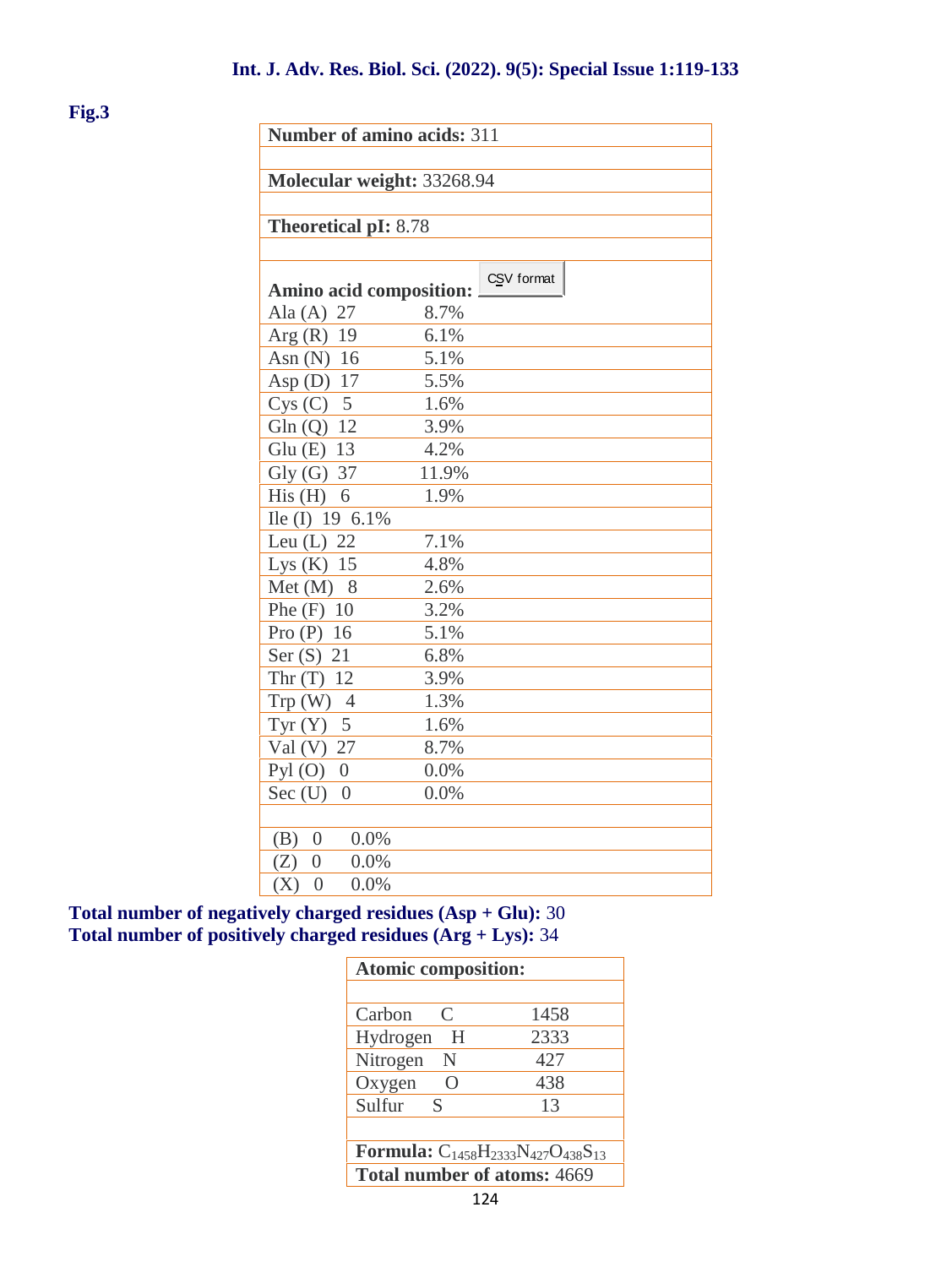### **Int. J. Adv. Res. Biol. Sci. (2022). 9(5): Special Issue 1:119-133**

### **Extinction coefficients:**

Extinction coefficients are in units of  $M^{-1}$  cm<sup>-1</sup>, at 280 nm measured in water.

Ext. coefficient 29700 Abs 0.1% (=1 g/l) 0.893, assuming all pairs of Cys residues form cystines

Ext. coefficient 29450 Abs 0.1% (=1 g/l) 0.885, assuming all Cys residues are reduced

# **Estimated half-life:**

The N-terminal of the sequence considered is M (Met).

The estimated half-life is: 30 hours (mammalian reticulocytes, in vitro). >20 hours (yeast, in vivo). >10 hours (Escherichia coli, in vivo).

# **Instability index:**

The instability index (II) is computed to be 33.62 This classifies the protein as stable.

**Aliphatic index:** 85.27

**Grand average of hydropathicity (GRAVY):** -0.177

# **2. Secondary Sequence alignment GORIV:**

| GOR4 result for: UNK 416440                                                                                                                                       |     |    |    |    |    |    |  |  |  |
|-------------------------------------------------------------------------------------------------------------------------------------------------------------------|-----|----|----|----|----|----|--|--|--|
|                                                                                                                                                                   |     |    |    |    |    |    |  |  |  |
| Abstract GOR secondary structure prediction method version MU, Gamier U-F, Gibrat, B, Rooson, Methods in Enzymology, R.F. Doolitele Ed., vol 266, 540-553 (1996). |     |    |    |    |    |    |  |  |  |
|                                                                                                                                                                   |     |    |    |    |    |    |  |  |  |
| View GOR4 in: AnTheProt (PC), Download] [HELP]                                                                                                                    |     |    |    |    |    |    |  |  |  |
|                                                                                                                                                                   |     |    |    |    |    |    |  |  |  |
| 10                                                                                                                                                                | 28  | 33 | 42 | 50 | FG | 79 |  |  |  |
|                                                                                                                                                                   |     |    |    |    |    |    |  |  |  |
| MORPSPESTLMGRVLAPLPGRAGGAASGGGGKSKDLPG5HVRLPGRACSGTRGGAGNTSTSCGDSNSICP                                                                                            |     |    |    |    |    |    |  |  |  |
|                                                                                                                                                                   |     |    |    |    |    |    |  |  |  |
| APSTHSKAEEAKKLAGRAAVENHVRNNQVLGIGSGSTIVHAVQRIAERVKQENLNLVCIPTSFQARQLIL                                                                                            |     |    |    |    |    |    |  |  |  |
|                                                                                                                                                                   |     |    |    |    |    |    |  |  |  |
| OYGLTLSDLDRHPEIDLAIDGADEVDADLNLIKGGGGCLTDEKIVASYASRFIVIADFRKDSKNLGDQMH                                                                                            |     |    |    |    |    |    |  |  |  |
|                                                                                                                                                                   |     |    |    |    |    |    |  |  |  |
| KGIPIEVIPMANYPVSRAVSQKFGGWELRMAVNKAGPVVTDNGNFILDIAKFORVHKWSENNTAINMIPG                                                                                            |     |    |    |    |    |    |  |  |  |
|                                                                                                                                                                   |     |    |    |    |    |    |  |  |  |
| WOTSLFIMMERWYFGMOGSWINREKPFC<br>eettchhhhhhhheeeccccccceecctee                                                                                                    |     |    |    |    |    |    |  |  |  |
|                                                                                                                                                                   |     |    |    |    |    |    |  |  |  |
|                                                                                                                                                                   |     |    |    |    |    |    |  |  |  |
| Sequence length :                                                                                                                                                 | 311 |    |    |    |    |    |  |  |  |
|                                                                                                                                                                   |     |    |    |    |    |    |  |  |  |

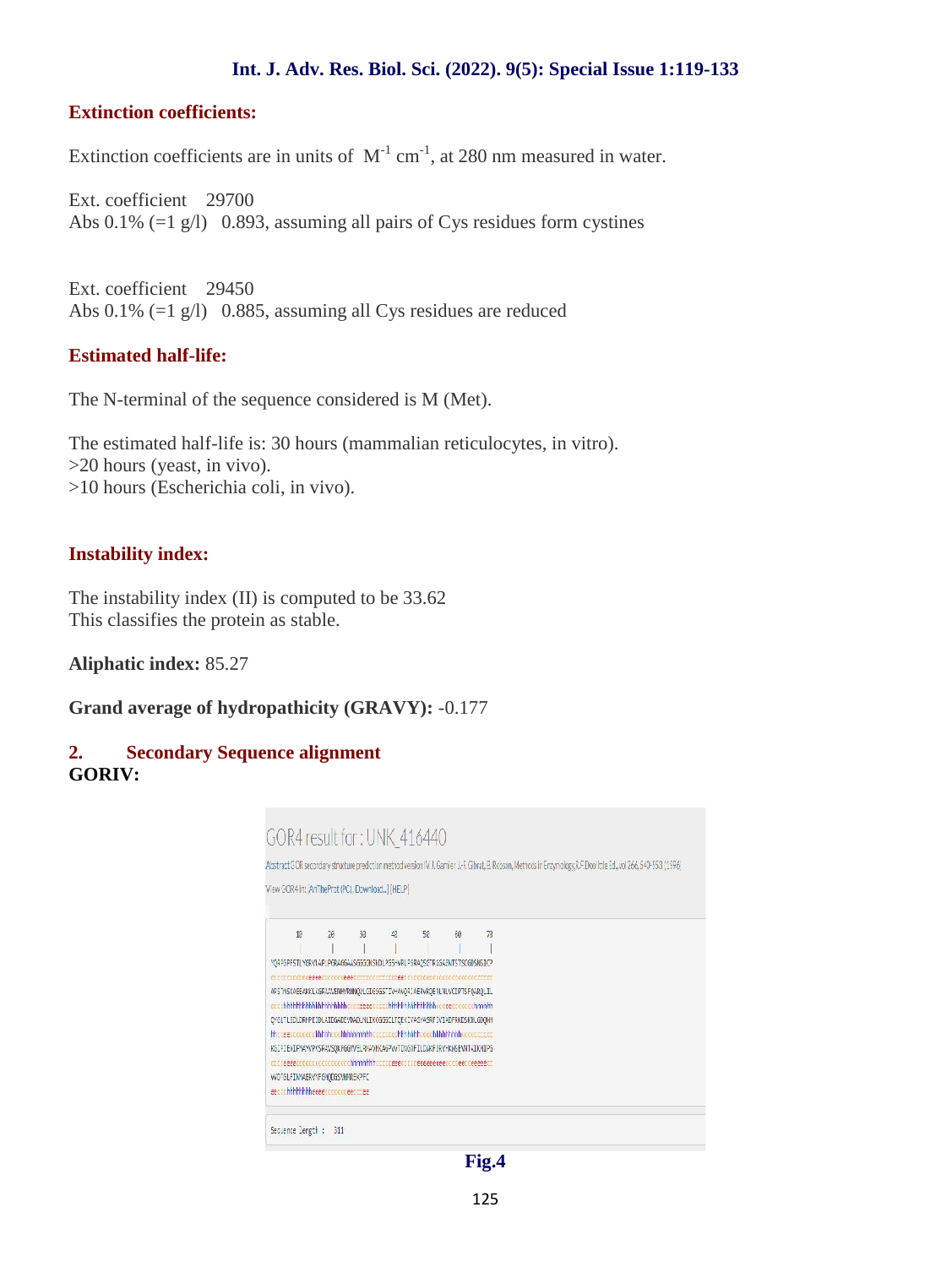

**Fig.5**

# **COILS:**

# NCOILS version 1.0 # using MTIDK matrix # No weights # Input file is COILS.18814.6245.seq



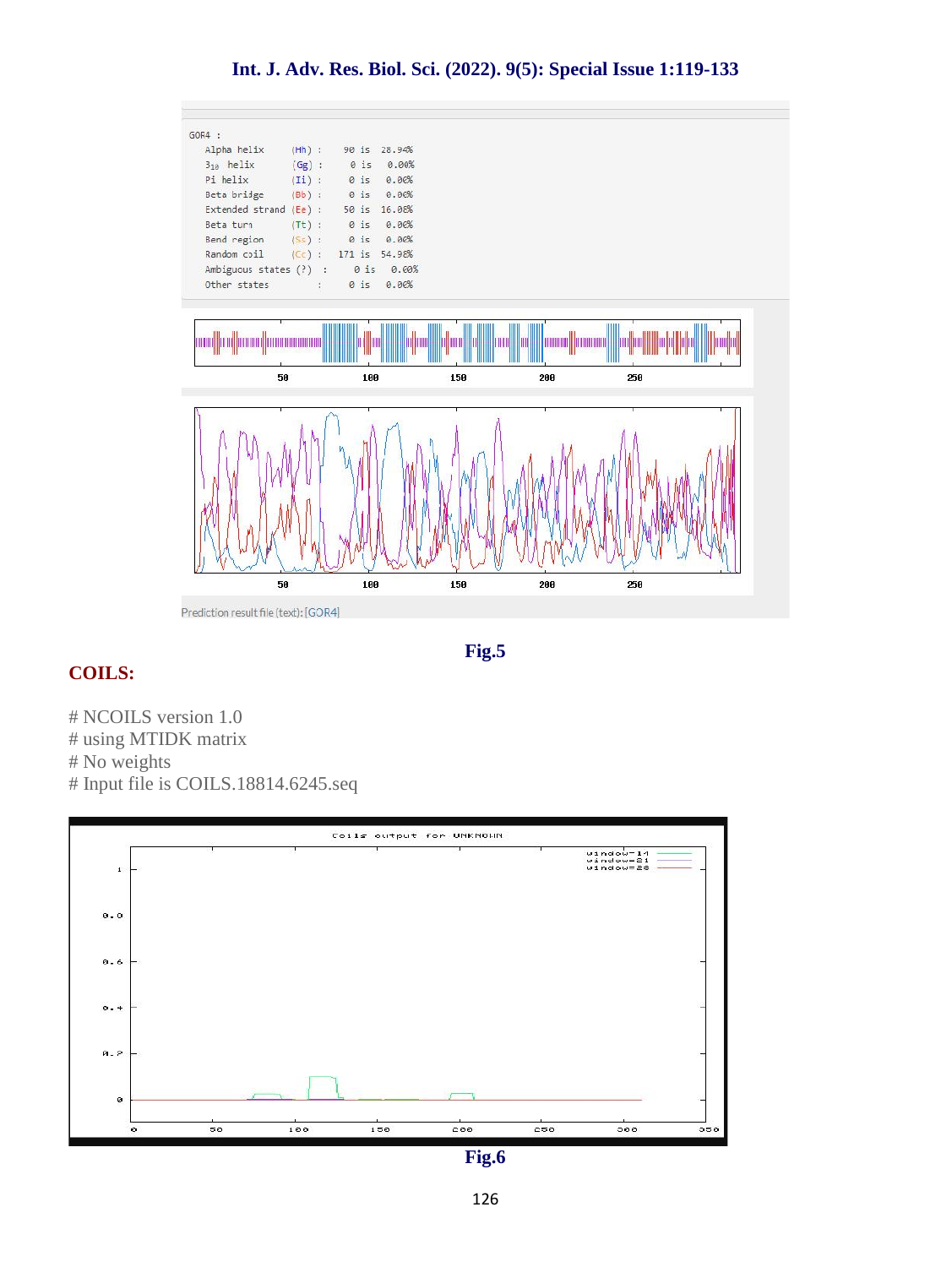# **3. Tertiary Sequence Alignment**

# **Model Evaluation :**

# SWISSMODEL :



**Fig.7**



**Fig.8**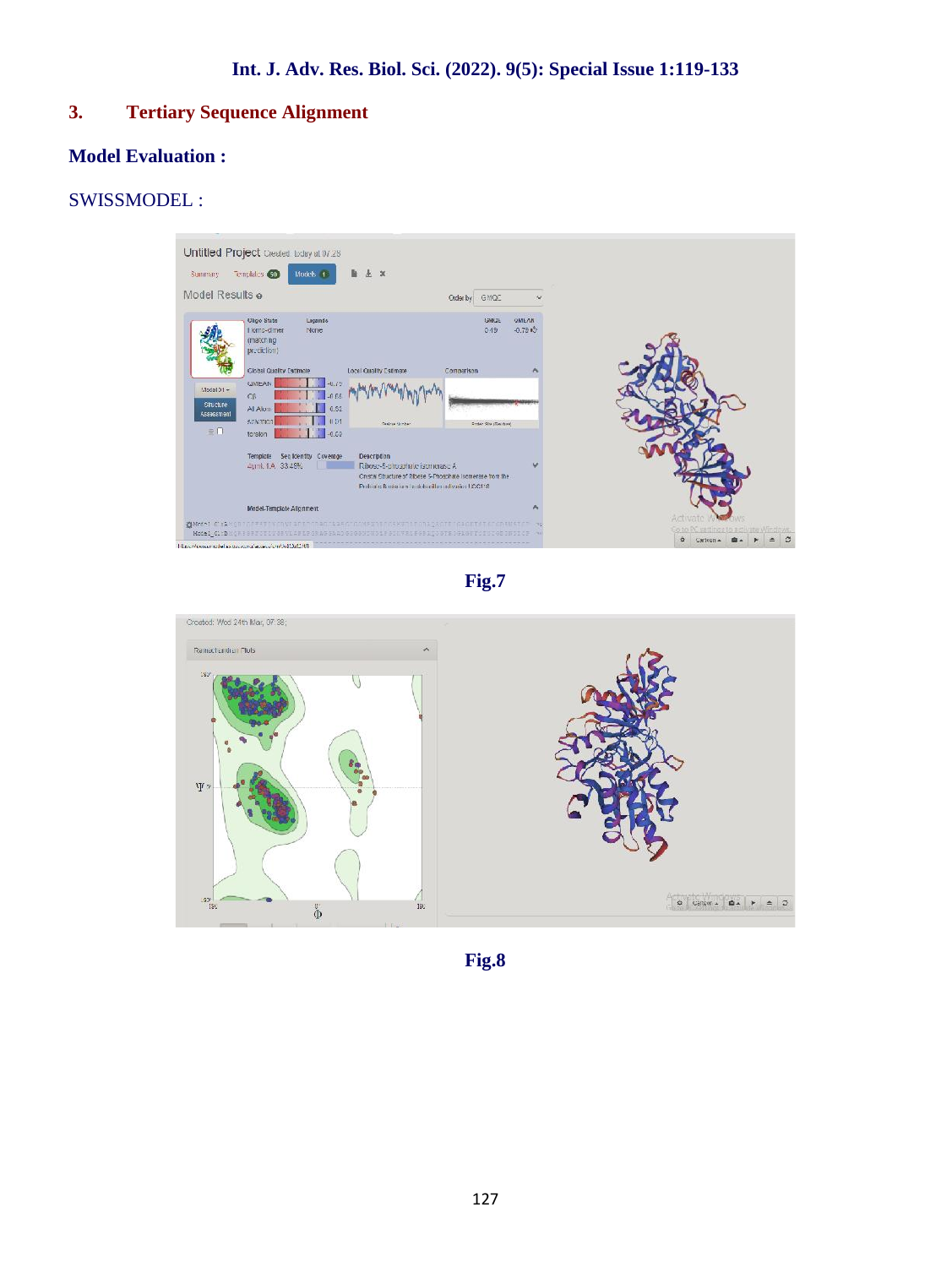#### **VERIFY 3D:**

#### **VERIFY3D**

94.10% of the residues have averaged 3D-1D score  $\geq$  0.2

**Pass**

At least 80% of the amino acids have scored  $> = 0.2$  in the 3D/1D profile.



**Fig.9**

### **PROCHECK RESULTS:**



**Fig.10**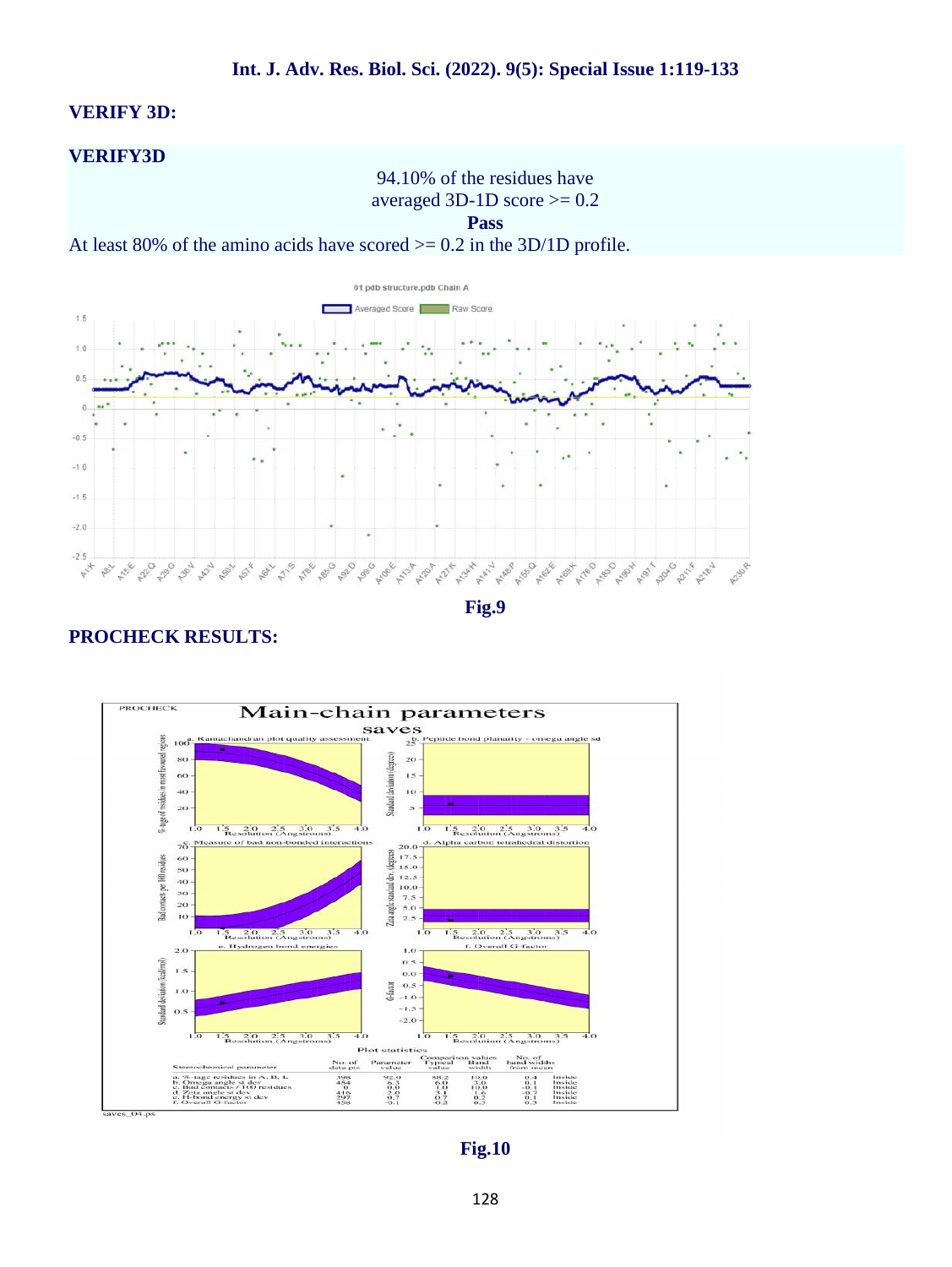



### **MOL PROBITY: ( MODEL VALIDATION )**

### **MolProbity:**

MolProbity is a structure-validation web service that provides broad-spectrum solidly based evaluation of model quality at both the global and local levels for both proteins and nucleic acids. It relies heavily on the power and sensitivity provided by optimized hydrogen placement and all-atom contact analysis, complemented by updated versions of covalent-geometry and torsion-angle criteria. Some of the local corrections can be performed automatically in MolProbity and all of the diagnostics are presented in chart and graphical forms that help guide manual rebuilding. X-ray crystallography provides a wealth of biologically important molecular data in the form of atomic three dimensional structures of proteins, nucleic acids and increasingly large complexes in multiple forms and states. Advances in automation, in everything from crystallization to data collection to phasing to model building to refinement, have made solving a structure using crystallo-graphy easier than ever. However, despite these improvements, local errors that can affect biological interpretation are widespread at low resolution and even high-resolution structures nearly all contain at least a few local errors such as Ramachandran outliers, flipped branched protein side chains and incorrect sugar puckers.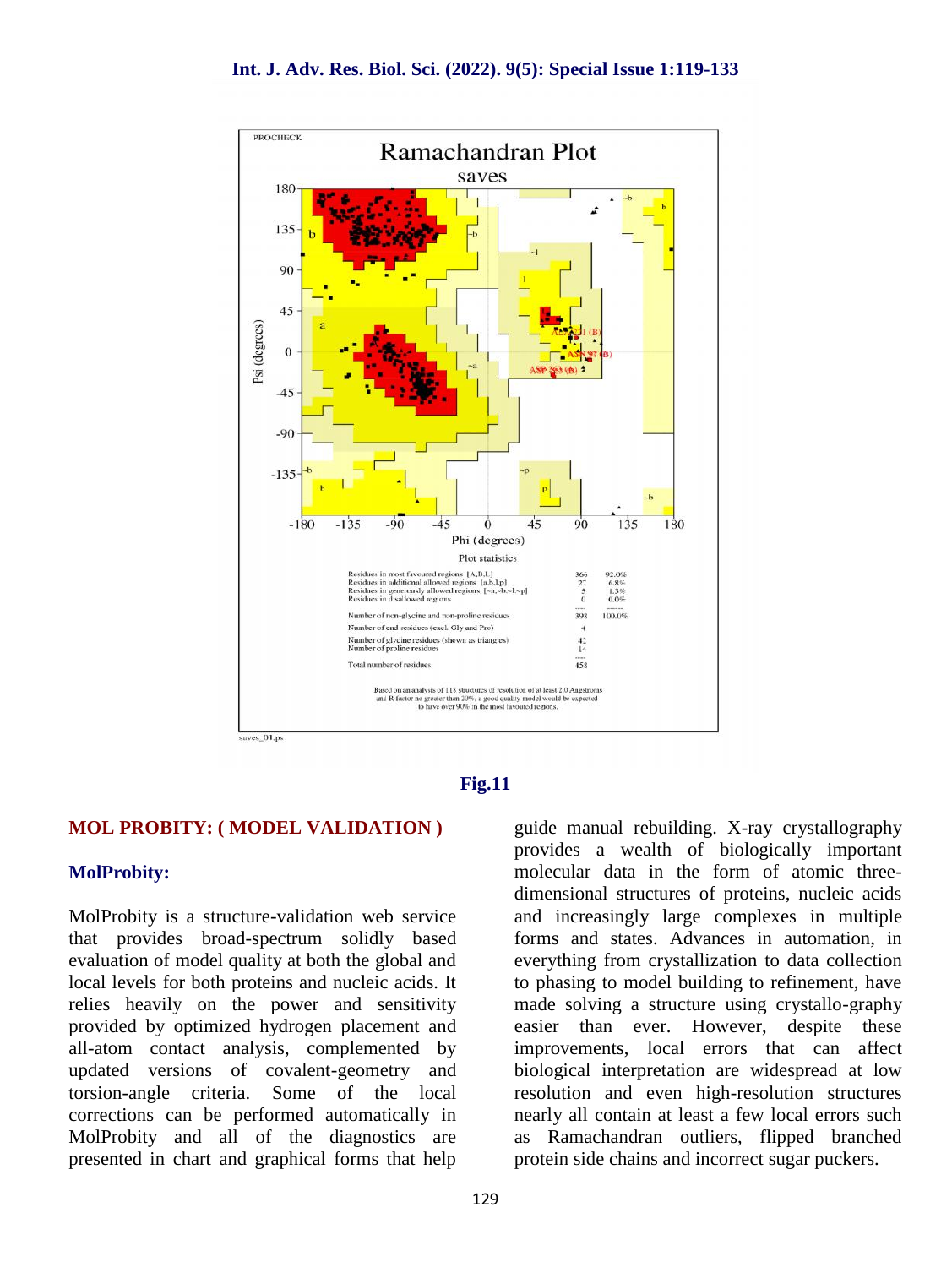It is critical both for the crystallographer and for the end user that there are easy and reliable methods to diagnose and correct these sorts of errors in structures. MolProbity is the authors'

 $\sim$ 

contribution to helping solve this problem and this article reviews its general capabilities, reports on recent enhancements and usage, and presents evidence

| PROBITY                   | . Analysis output: geometry for 01_pdb_structure.pdb |                 |        | <b>Duke Biochemistry</b><br>U<br>Duke University School of Medicine |
|---------------------------|------------------------------------------------------|-----------------|--------|---------------------------------------------------------------------|
| <b>Summary statistics</b> |                                                      |                 |        |                                                                     |
|                           | Poor rotamers                                        |                 | 0.80%  | Goal: <0.3%                                                         |
|                           | Favored rotamers                                     | 364             | 96.55% | Goal: >98%                                                          |
|                           | Ramachandran outliers                                |                 | 0.66%  | Goal: <0.05%                                                        |
| Protein                   | Ramachandran favored                                 | 432             | 95.15% | Goal: >98%                                                          |
| Geometry                  | Rama distribution Z-score                            | $0.36 \pm 0.39$ |        | Goal: abs(Z score) < 2                                              |
|                           | CB deviations >0.25Å                                 |                 | 144%   | Goal: 0                                                             |
|                           | Bad bonds:                                           | 1/3598          | 0.03%  | Goal: 0%                                                            |
|                           | Bad angles:                                          | 38 4864         | 0.79%  | Goal: <0.1%                                                         |
|                           | Cis Prolines:                                        | 0/14            | 0.00%  | Expected ≤l per chain, or ≤5%                                       |
| Peptide Omegas            | Cis nonProlines:                                     | 2/442           | 0.45%  | Goal: <0.05%                                                        |
|                           | CaBLAM outliers                                      |                 | 1.6%   | Goa: < 10%                                                          |
| Low-resolution Criteria   | CA Geometry cuthers                                  |                 | 0.22%  | Goal: <0.5%                                                         |
| Additional validations    | Chiral volume outliers                               | 0.550           |        |                                                                     |

Key to table colors and cutoffs here:

| Fig.12 |  |
|--------|--|
|--------|--|

| <b>MolProbity Results</b>             |           | 灬                                                                                                                                                                                                                                                                     |
|---------------------------------------|-----------|-----------------------------------------------------------------------------------------------------------------------------------------------------------------------------------------------------------------------------------------------------------------------|
| MolProbity<br>Score                   | 1.39      |                                                                                                                                                                                                                                                                       |
| LLClash Score                         | 261       | (B79 GLU-B80 GLU)                                                                                                                                                                                                                                                     |
| Ramachandran 95.15%<br>Favoured       |           |                                                                                                                                                                                                                                                                       |
| Ramachandran 0.66%<br><b>Outliers</b> |           | B130 PRO, B264 ARC, A264 ARC                                                                                                                                                                                                                                          |
| Rotamer<br>Outliers                   | 0.80%     | B80 GLU, A193 ILE, B236 VAL                                                                                                                                                                                                                                           |
| $\Box$ C-Beta<br>Deviations.          | G         | A168 ASP, A246 ALA, B246 ALA, A222 TYR, A166<br>ASP, A221 ALA                                                                                                                                                                                                         |
| <b>Bad Bonds</b>                      | 0/3598    |                                                                                                                                                                                                                                                                       |
| <b>Bad Angles</b>                     | 37 / 4864 | B207 ASP A197 ASP A168 ASP A207 ASP A156<br>ASP, A152 HIS, B197 ASP, (B243 VAL-B244<br>ASN), (A243 VAL A244 ASN), (B129 ILE B130<br>PRO), A92 ASN, (B223 VAL-B224 PRO), B1/0<br>ASN, B152 HIS, A93 HIS, B93 HIS, B97 ASN,<br>A266 HIS. (A223 VAL-A224 PRO). B166 ASP. |
| Cis Non-<br>Proline                   | 21442     | (A243 VAL-A244 ASN), (B243 VAL-B244 ASN)                                                                                                                                                                                                                              |
|                                       |           | Results obtained using MolProbity version 4.4                                                                                                                                                                                                                         |

# **Fig.13**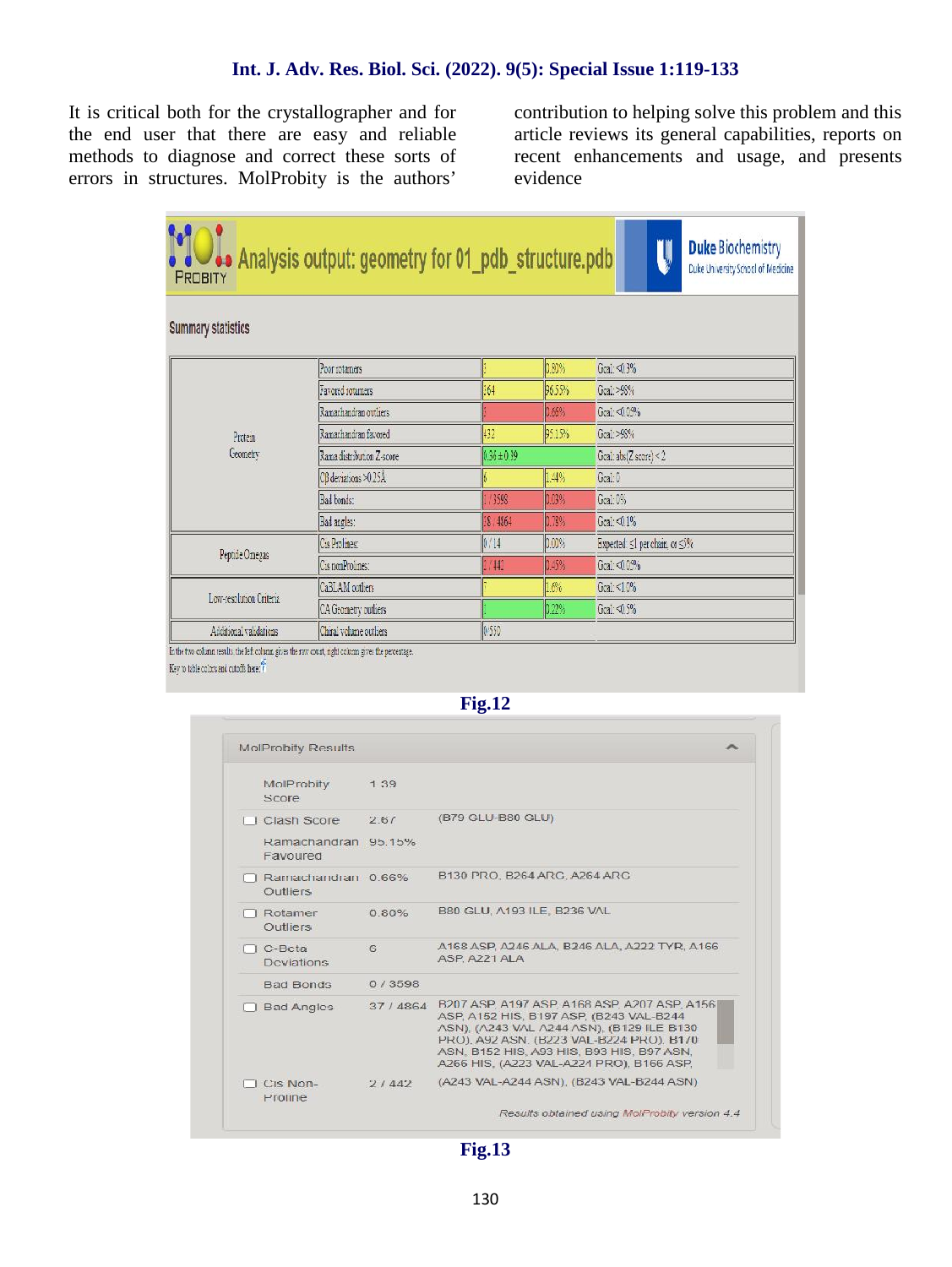# **Ramachandran plot PDF**



**Fig.14**

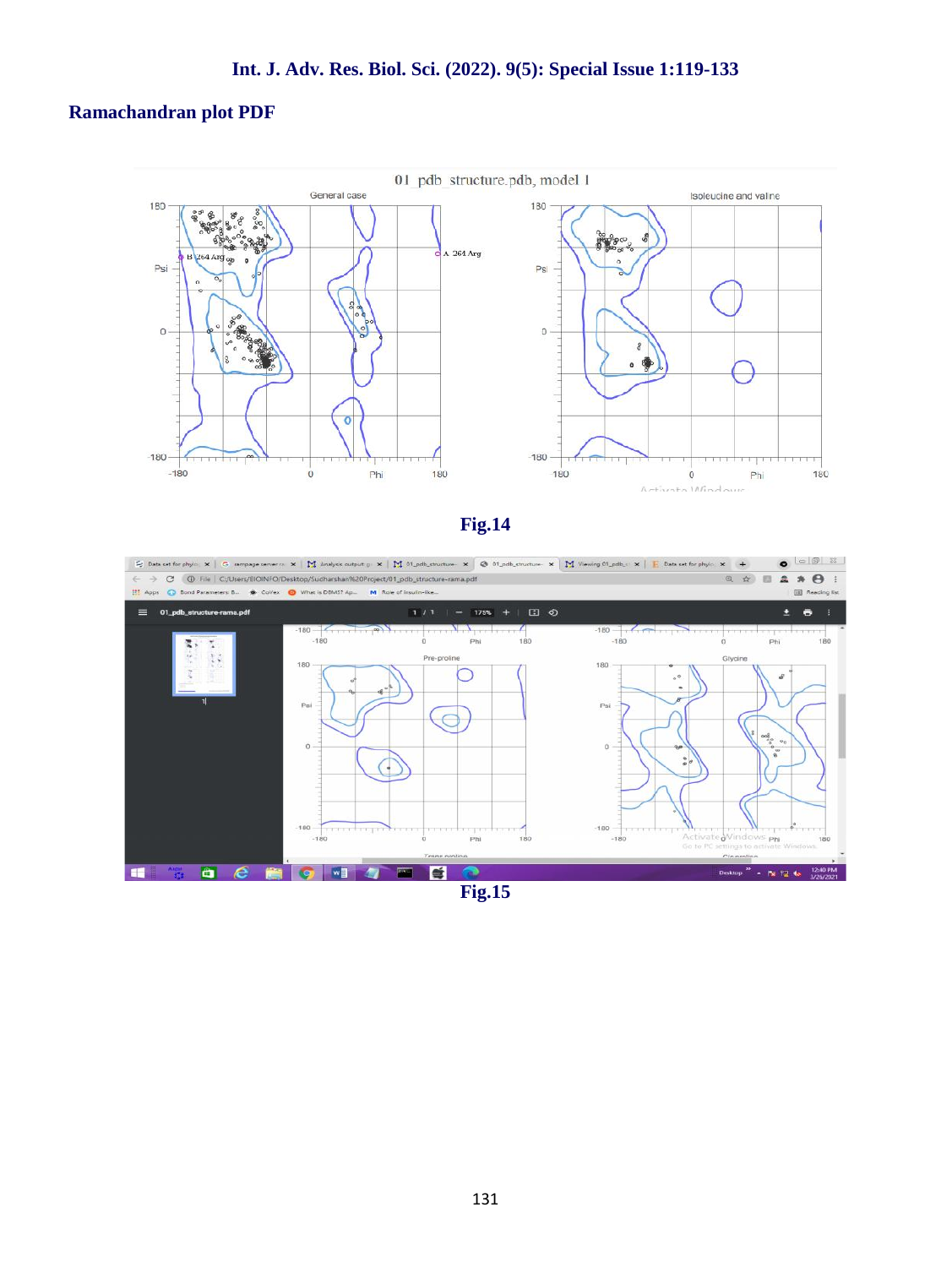# **Ramachandran distribution Z-score analysis**

Rama-Z (Ramachandran plot Z-score): Interpretation: bad  $|Rama-Z| > 3$ ; suspicious 2 <  $|Rama-Z| < 3$ ; good  $|Rama-Z| < 2$ . Scores for whole/helix/sheet/loop are scaled independently; therefore, the values are not related in a simple manner. whole: 0.36 (0.39), residues: 454 helix: 1.23 (0.39), residues: 152 sheet: -0.43 (0.52), residues: 111 loop : 0.02 (0.44), residues: 191

# **Conclusion**

RPI deficiency is a novel inborn error in the PPP. The most likely explanation for the biochemical abnormalities in our patient is that deficient conversion of ribulose 5-phosphate into ribose-5-phosphate leads to accumulation of pentoses and pentose phosphates, which in turn lead to accumulation of ribitol and D-

arabitol as metabolic end products. Ribose-5 phosphate isomerase deficiency (RPI deficiency) is a human disorder caused by mutations in the pentose phosphate pathway enzyme ribose-5 phosphate isomerase.

• One allele is a non-functional null allele, while the other encodes for a partially active enzyme. Furthermore, the partially functional allele has expression deficits that depend on the cell type in which it is expressed. Therefore, some of the patient's cells have a considerable amount of RPI activity, whereas others do not.

The molecular cause of the pathology is not fully understood. One hypothesis is that ribose-5-phosphate may be insufficient for RNA synthesis. Another possibility is that the accumulation of D-ribitol and D-arabitol may be toxic.

# **References**

- 1. Further Delineation of Ribose-5-phosphate Isomerase Deficiency: Report of a Third Case PMID: 30088433DOI: 10.1177/088307381878931
- 2. Confirmation of a Rare Genetic Leukoencephalopathy due to a Novel Bi allelic Variant in RPIA Parneet Kaur 1, Mirjam M C Wamelink 2, Marjo S van der Knaap 3, Katta Mohan Girisha 1, Anju Shukla 4 Affiliations expand PMID: 31247379 DOI: 10.1016/j.ejmg.2019.103708
- 3. Confirmation of a Rare Genetic Leukoencephalopathy due to a Novel Bi allelic Variant in RPIA.Kaur P, *et al*. Eur J Med Genet, 2019 Aug. PMID 31247379
- 4. Structural modeling and docking studies of ribose 5-phosphate isomerase from Leishmania major and Homo sapiens: a comparative analysis for Leishmaniasistreatment.Capriles PV, *et al*. J Mol Graph Model, 2015 Feb. PMID 25528729
- 5. The unexplored potential of the pentose phosphate pathway in health and disease.Berry GT. J Inherit Metab Dis, 2008 Dec. PMID 19015949